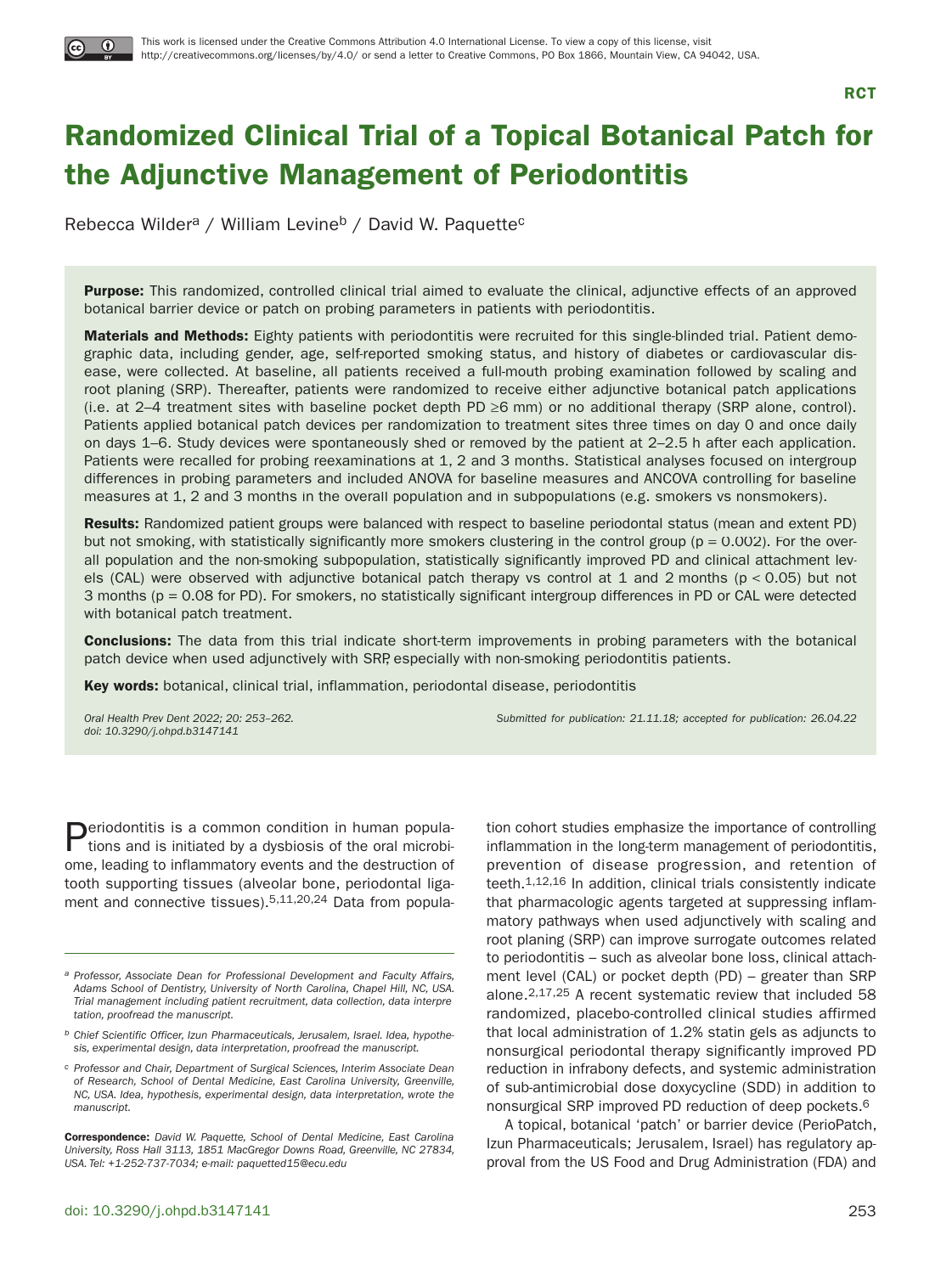European Union (EU) for the management of oral wounds, injuries, and ulcerations involving gingiva or oral mucosa in patients. Botanical patch devices are elliptical in shape  $(24 \text{ mm} \times 8 \text{ mm} \times 190 \text{ \mu m})$  and packaged in a six-unit prescription-dose pack. Following application of botanical patch devices to gingival or mucosal tissues, the protective ethyl cellulose backing is shed within 2 h, but an adhesive hydrogel film may remain in place for up to 5 h. While patch devices contain a blend of extracts from three plants (Centella asiatica, Echinacea purpurea and Sambucus nigra) that have anti-inflammatory properties,9,14,18 the devices appear to foster repair and wound healing by absorbing the local inflammatory exudate from the inflamed tissue and protecting tissues from further irritation.3

Topical botanical patch devices have been studied in a variety of oral conditions in human patients. Grbic et al<sup>8</sup> tested the site-specific effects of botanical patch devices in patients with plaque-induced gingivitis. Fifty-three medically healthy adults with mean gingival index (GI) scores<sup>13</sup> of  $1.0$ or greater (maxillary posterior teeth) were recruited for this proof-of-concept trial. Following the collection of baseline indices and crevicular fluid, patients were randomized for botanical patch vs placebo device applications over three days. Accordingly, botanical patch applications significantly decreased mean GI scores in patients at days 4 and 15 as compared to placebo devices. In addition, significantly more sites responded with reduced GI scores with botanical patch devices vs the placebo over the 15-day period. When the investigators measured concentrations of the inflammatory biomarker,  $\beta$ -glucuronidase, in crevicular fluid, they noted significantly lower levels for botanical patch vs placebo patients at days 4 and 8. Two subsequently published case series document effective clinical results when botanical patch devices were used in patients with intraoral traumatic wounds, periodontitis or peri-implant mucositis.15,19 In one series involving nine patients with moderate to severe chronic periodontitis, treatment with a combination of SRP plus botanical patch devices consistently reduced PD and bleeding scores (mean reductions of 2.8 mm and 94%, respectively) over 4-6 weeks.<sup>15</sup> Although the available published studies to date are limited in duration and design, they lend credence to the hypothesis that the botanical patch devices reduce local inflammatory signs.

The aim of the present study was to evaluate the clinical benefits of adjunctive botanical patch therapy in patients with periodontitis as assessed with conventional probing parameters. The primary hypothesis was that the combination of SRP plus botanical patch devices would improve PD beyond SRP alone in patients with periodontitis. The secondary hypothesis was that adjunctive botanical patch therapy would improve CAL beyond SRP alone.

# **MATERIALS AND METHODS**

#### **Study Design and Sample Size Estimation**

The study was designed as a single (examiner) blinded, twoarm, parallel design, randomized, controlled clinical trial. The study was approved by the Biomedical Institutional Review Board at the University of North Carolina at Chapel Hill (UNC-CH) and registered with ClinicalTrials.gov.

For this study, sample size was estimated using the formula for normally distributed means.<sup>4</sup> With an alpha set at 0.05 (two-sided), power at 80%, and accounting for a 10% drop-out rate, 40 patients per group were planned to detect a difference of 0.6 mm in PD and with a standard deviation of 0.9.26

## **Patient Inclusion and Exclusion Criteria**

Eighty patients, at least 18 years of age and with periodontitis, were recruited from the population of patients presenting for dental care at UNC-CH Adams School of Dentistry. For inclusion, dentate patients (i.e. with ≥12 teeth) had to be medically healthy or stable, present with at least two periodontal pockets measuring 6 mm or more on separate teeth and with bleeding on probing (BOP) at baseline. Patients meeting these probing inclusion criteria presented with stage III or IV periodontitis (any grade) according to the 2017 American Academy of Periodontology (AAP) and European Federation of Periodontology (EFP) classification of periodontal diseases and condions.23 Patients taking antiinflammatory drugs, antibiotics (within 3 months of screening), drugs known to affect periodontal status (e.g. phenytoin, calcium antagonists, cyclosporine) or botanical supplements were excluded. In addition, patients with allergies to botanical products were excluded.

#### **Study Outcome Measures**

Patient demographic data included gender, race, ethnicity, and self-reported history of diabetes or cardiovascular disease. Smokers self-identified as those using tobacco products within the last six months.26 Body mass index (BMI) was measured and calculated at baseline as weight (kg) divided by height (m) squared.

Prior to any study procedures, clinical examiners were trained on measuring all trial outcomes and calibrated to achieve > 90% intra- and inter-examiner agreement for the primary study outcome, PD (i.e. within 1 mm). Calibrated examiners collected periodontal probing measurements for each patient at baseline using a UNC-15 periodontal probe (Hu-Friedy; Chicago, IL, USA) for all teeth except third molars and at six sites per tooth. Probing measurements included PD, CAL, BOP, plaque index  $(PI)^{21}$  and GI.<sup>13</sup> When a PD or CAL measurement fell between two millimeter readings, the clinical examiner rounded down and recorded the lower of the two readings. In addition, a multipass strategy was employed such that all sites with PD measuring ≥5 mm for any time point had two PD readings recorded (multiple-pass probing measurements).26 If the two PD measures were within 1 mm, they were averaged. If the two PD measures were outside of 1 mm, a third PD measure was recorded, and the closer two of the three PD measures were averaged. In this manner, the clinical examiner identified two to four 'treatment sites' for each patient with mean PD ≥6 mm and BOP occurring at separate teeth.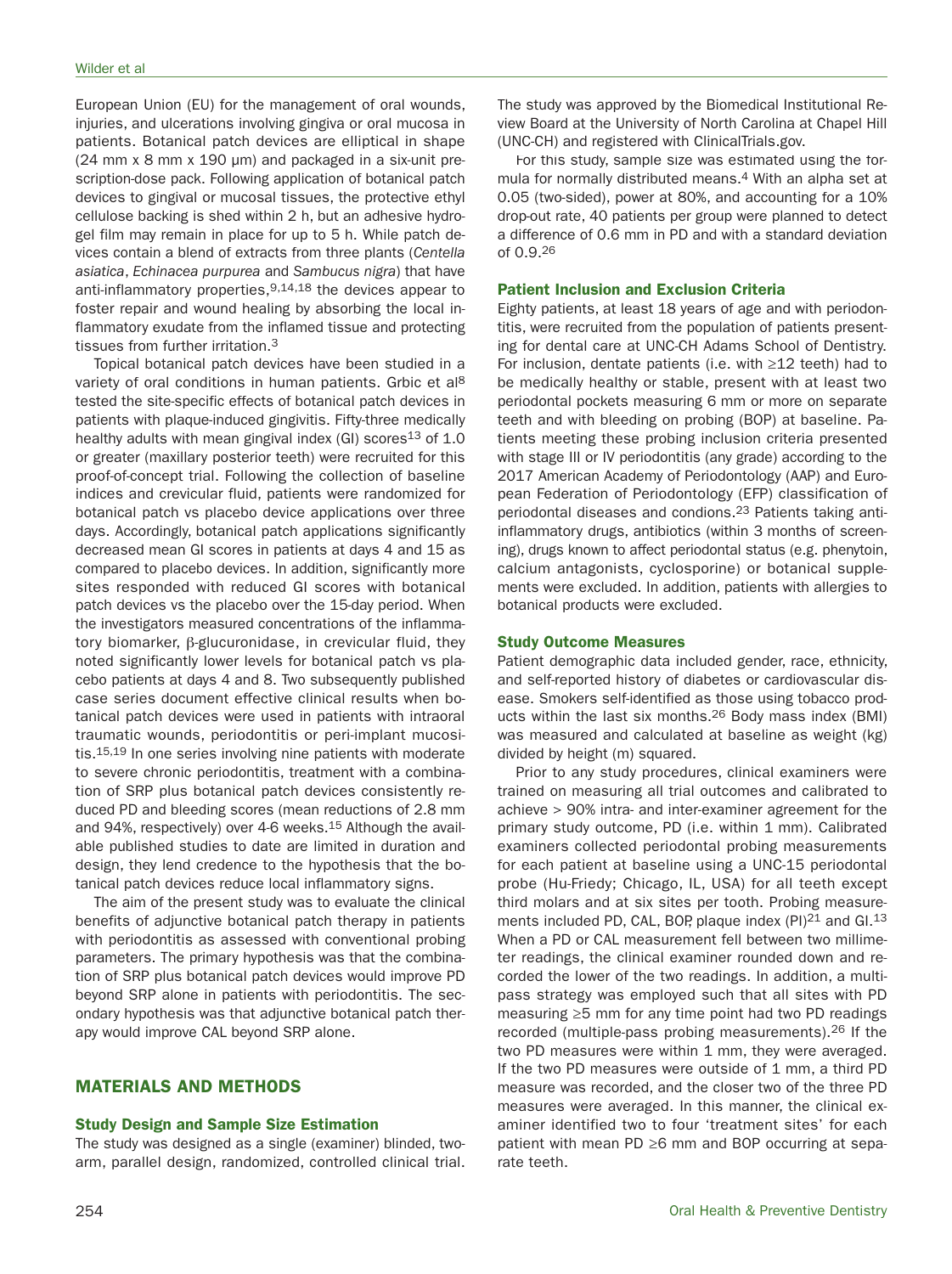**Table 1** Subject baseline demographics by treatment group

| Demographic factor                                  | SRP alone                             | Botanical patch                     | p-value |
|-----------------------------------------------------|---------------------------------------|-------------------------------------|---------|
| Mean (SD) Age (years)                               | 48.0 (12.3)                           | 47.3(12.1)                          | 0.78    |
| Female<br>Male                                      | 21 (44.7%)<br>19 (57.6%)              | 26 (55.3%)<br>14 (42.4%)            | 0.26    |
| African American<br>Caucasian<br>Other              | 19 (50%)<br>20 (54.1%)<br>$1(20.0\%)$ | 19 (50%)<br>17 (46.0%)<br>4 (80.0%) | 0.36    |
| Smoker<br>Nonsmoker                                 | 12 (70.6%)<br>28 (44.4%)              | 5(29.4%)<br>35 (56.6%)              | 0.002   |
| Diabetes history<br>No diabetes history             | $2(50.0\%)$<br>38 (50.0%)             | $2(50.0\%)$<br>38 (50.0%)           | 1.00    |
| Cardiovascular history<br>No dardiovascular history | 8 (38.1%)<br>32 (54.2%)               | 13 (61.9%)<br>27 (45.8%)            | 0.20    |
| Mean $(SD)$ BMI $(kg/m2)$                           | 28.0(6.2)                             | 28.9(0.9)                           | 0.52    |
| Mean (SD) number of treatment sites                 | 3.2(0.9)                              | 3.2(0.9)                            | 0.80    |
| Whole mouth mean (SE) PD (mm)                       | 3.17(0.09)                            | 2.99(0.09)                          | 0.15    |
| Whole-mouth mean (SE) extent PD $\geq$ 4 mm (%)     | 28.5(2.47)                            | 24.8 (2.47)                         | 0.30    |
| Whole-mouth mean (SE) extent CAL $\geq$ 3 mm (%)    | 50.1(4.57)                            | 41.5 (4.57)                         | 0.19    |
|                                                     |                                       |                                     |         |

# **Patient Treatments, Study Groups, Randomization, and Allocation Concealment**

#### **Sample Size, Randomization and Statistical Plan**

All patients received full-mouth SRP using a combination of hand curettes and ultrasonic instruments with local anesthesia. SRP and study group allocation (randomization) were performed by treating clinicians who were separate from the study's calibrated examiners for concealment or blinding purposes. SRP was completed within one or two sessions during the two weeks following the baseline exam. Treating clinicians then randomized patients to either adjunctive botanical patch devices or no additional treatment (control, SRP alone). Patients allocated to the SRP plus botanical patches (unblinded) were instructed on device applications to the two to four identified treatment sites via demonstration with a mirror and pictorial oral 'map'. Patients were instructed to not brush or floss while the botanical patches were in place, or to eat for one hour after patch applications. Patients re-applied botanical patch devices to the identified treatment sites for two additional times on day 0 (6 h apart) and then once per day on days 1-6; hence, patient treatment with the botanical patch devices spanned one week following completion of SRP. Study devices were spontaneously shed or removed by patients between 2 and 2.5 h after each application.

Patients were recalled to the study center at 1, 2, and 3 months. The same calibrated, blinded examiners remeasured PD, CAL, BOP, PI and GI. Adverse events were monitored and categorized by system. Botanical patch use and compliance were evaluated via collection of unused study devices.

For the statistical plan, the patient was the unit of measure. Patient demographic factors (i.e. gender, age, smoking status, history of diabetes or cardiovascular disease, and number of treatment sites) were summarized as number, percent per group or mean (standard deviation [SD], or standard error [SE]). Periodontal probing measures were averaged across the identified treatment sites and patients using the intent-to-treat principle. In general, intergroup differences in categorical outcomes were evaluated using the Chi 2 test. Differences in the primary and secondary probing parameters were assessed using ANOVA for baseline parameters and analysis of covariance (ANCOVA controlling for baseline measures) for parameters at 1, 2 and 3 months. Secondary analyses were conducted on smoking vs nonsmoking subpopulations and patients with severe periodontitis (baseline PD ≥7 mm for treatment sites). Odds ratios for pocket resolution (PD <5.0 mm) at 1, 2 or 3 months were calculated using a logistic regression analysis. Adverse events were stratified by body system and group. All analyses were conducted using SAS 9.4 software (SAS Institute; Cary, NC, USA).

# **RESULTS**

#### **Patient Enrollment, Demographics and Adverse Events**

Of the 80 patients enrolled, two were withdrawn from the trial (one due to non-compliance with study visits and an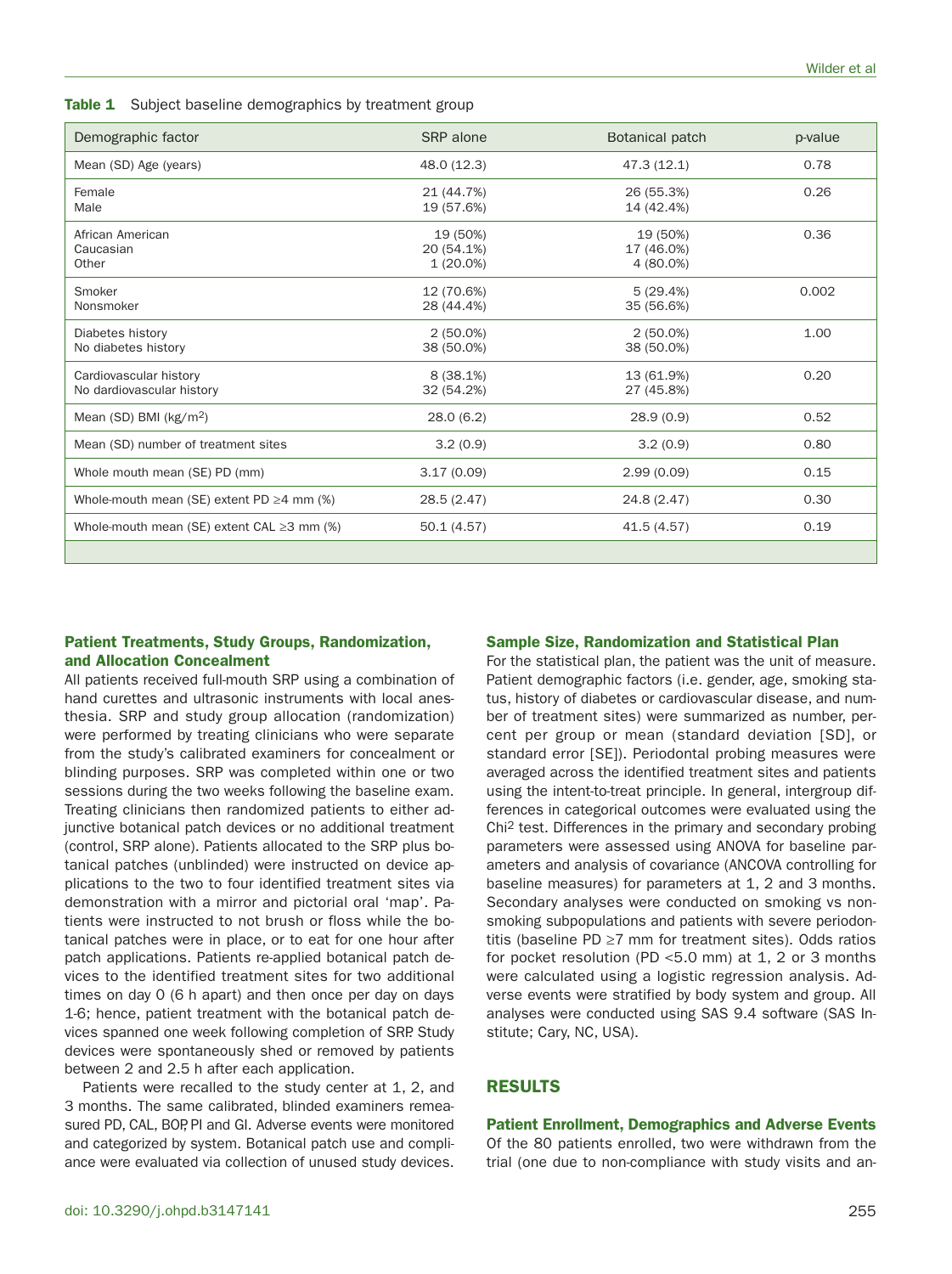**Table 2** Mean (SE) periodontal probing parameters (treatment sites) for all subjects and visits, stratified by treatment group

|                                                                | <b>Baseline</b> | 1 month     | 2 months    | 3 months    |
|----------------------------------------------------------------|-----------------|-------------|-------------|-------------|
| Pocket depth (mm)                                              |                 |             |             |             |
| SRP alone                                                      | 6.58(0.11)      | 5.74(0.09)  | 5.61(0.10)  | 5.23(0.11)  |
| Botanical patch                                                | 6.36(0.11)      | 5.45(0.09)  | 5.27(0.10)  | 5.10(0.11)  |
| p-value                                                        | 0.16            | 0.02        | 0.02        | 0.43        |
| Clinical attachment level (mm)                                 |                 |             |             |             |
| SRP alone                                                      | 5.91(0.20)      | 5.21(0.11)  | 5.13(0.11)  | 4.49(0.13)  |
| Botanical patch                                                | 5.23(0.20)      | 4.81(0.11)  | 4.73(0.12)  | 4.47(0.14)  |
| p-value                                                        | 0.02            | 0.01        | 0.02        | 0.94        |
| BOP (%)                                                        |                 |             |             |             |
| SRP alone                                                      | 95.9 (1.68)     | 86.0 (3.06) | 76.4 (3.43) | 74.8 (3.63) |
| Botanical patch                                                | 96.8 (1.65)     | 87.2 (3.10) | 88.2 (3.47) | 85.6 (3.67) |
| p-value                                                        | 0.69            | 0.80        | 0.02        | 0.02        |
| Plaque index                                                   |                 |             |             |             |
| SRP alone                                                      | 1.39(0.06)      | 1.01(0.05)  | 0.92(0.05)  | 0.98(0.06)  |
| Botanical patch                                                | 1.33(0.06)      | 0.99(0.05)  | 1.03(0.05)  | 0.99(0.06)  |
| p-value                                                        | 0.48            | 0.81        | 0.15        | 0.91        |
| Gingival index                                                 |                 |             |             |             |
| SRP alone                                                      | 1.32(0.04)      | 1.09(0.03)  | 1.05(0.04)  | 1.05(0.03)  |
| Botanical patch                                                | 1.25(0.04)      | 1.16(0.03)  | 1.15(0.04)  | 1.01(0.03)  |
| p-value                                                        | 0.25            | 0.10        | 0.08        | 0.38        |
| ANOVA for baseline and ANCOVA for visits at 1, 2 and 3 months. |                 |             |             |             |

other for antibiotic and steroid medication use). Four patients did not complete the trial (one due to a non-study related injury and three lost to follow-up).

Baseline patient demographics are listed in Table 1. Mean patient ages for the botanical patch group and the SRP control group were 47.3 and 48.0 years, respectively. Whereas 55% of botanical patch patients were female, 45% of control patients were female. This minor gender difference between the groups was not statistically significant. Fifty percent of both groups were African American. Both groups exhibited similar mean body mass indices (approximately 28 kg/m<sup>2</sup>) and comparable numbers with histories of diabetes or cardiovascular disease. Patients in both groups presented with a mean of 3.2 treatment sites at baseline measuring ≥6 mm in PD and with BOP. Treatment groups were balanced with respect to baseline periodontal status with the two groups (Table 1). Mean baseline whole-mouth PD was 3.17 mm for the control group and 2.99 mm for the botanical patch group. In addition, both groups exhibited similar extent scores for PD ≥4 mm and extent scores for CAL ≥3 mm. Chi2 testing indicated no statistically significant differences in whole-mouth measures of baseline periodontal status between the two groups. In contrast, groups were not balanced for smoking status. Notably, 12 patients in the control group (30%) were classified as smokers vs five patients (12.5%) in the botanical patch group. This difference was statistically significant (Chi<sup>2</sup> test;  $p = 0.002$ ). The clustering of smokers within the control group further prompted the investigator team to stratify for smoking status in the analysis plan for primary and secondary clinical endpoints.

There were 28 adverse events reported in the trial. None was serious. Sixteen of the adverse events were due to oral changes (i.e. worsening of periodontal status or PD deepening ≥3 mm from baseline). These 16 adverse events were limited to eight patients (five in the adjunctive botanical patch group and three in the SRP alone group). Only one of these oral adverse events was localized to an identified treatment site. The remaining 12 adverse events were scattered among the body systems, and were not statistically significantly different in incidence between the two groups.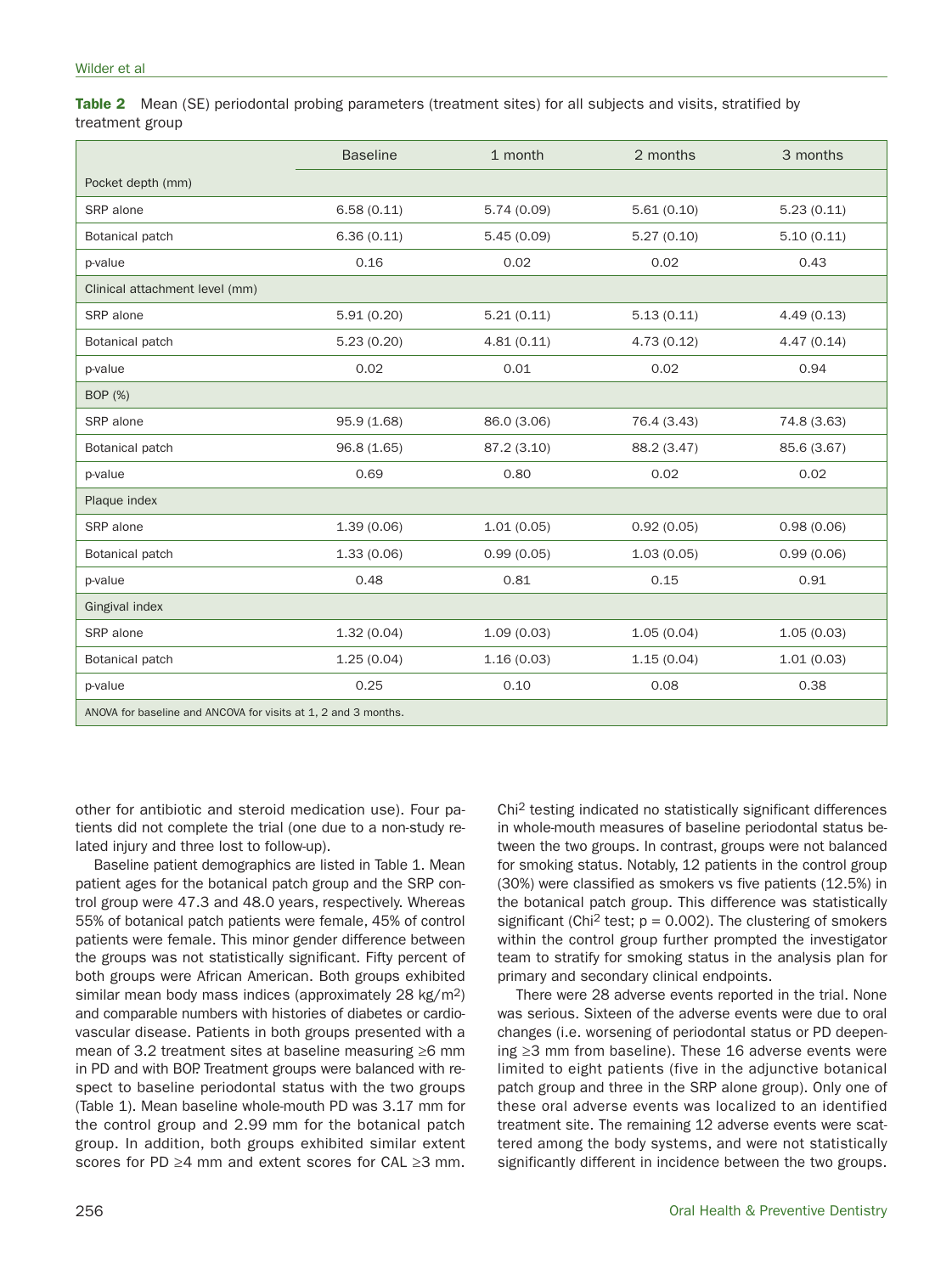**Table 3** Mean (SE) periodontal probing parameters (treatment sites) for nonsmoking subjects, stratified by treatment group

|                                                                | <b>Baseline</b> | 1 month     | 2 months    | 3 months    |
|----------------------------------------------------------------|-----------------|-------------|-------------|-------------|
| Pocket depth (mm)                                              |                 |             |             |             |
| SRP alone                                                      | 6.28(0.12)      | 5.60(0.10)  | 5.49(0.11)  | 5.22(0.12)  |
| Botanical patch                                                | 6.36(0.11)      | 5.29(0.10)  | 5.05(0.10)  | 4.93(0.11)  |
| p-value                                                        | 0.58            | 0.03        | 0.004       | 0.08        |
| Clinical attachment level (mm)                                 |                 |             |             |             |
| SRP alone                                                      | 5.24(0.20)      | 4.87(0.12)  | 4.79(0.13)  | 4.39(0.14)  |
| Botanical patch                                                | 5.13(0.18)      | 4.37(0.12)  | 4.25(0.12)  | 4.15(0.13)  |
| p-value                                                        | 0.68            | 0.004       | 0.002       | 0.21        |
| BOP (%)                                                        |                 |             |             |             |
| SRP alone                                                      | 98.9 (1.31)     | 88.4 (3.37) | 82.9 (3.72) | 75.8 (4.07) |
| Botanical patch                                                | 98.2(1.14)      | 89.5 (3.08) | 88.9 (3.27) | 88.8 (3.59) |
| p-value                                                        | 0.73            | 0.81        | 0.23        | 0.02        |
| Plaque index                                                   |                 |             |             |             |
| SRP alone                                                      | 1.28(0.07)      | 0.97(0.06)  | 0.86(0.06)  | 0.84(0.07)  |
| Botanical patch                                                | 1.29(0.06)      | 0.96(0.05)  | 1.01(0.06)  | 0.95(0.06)  |
| p-value                                                        | 0.91            | 0.89        | 0.07        | 0.21        |
| Gingival index                                                 |                 |             |             |             |
| SRP alone                                                      | 1.29(0.05)      | 1.08(0.04)  | 1.05(0.05)  | 1.01(0.04)  |
| Botanical patch                                                | 1.24(0.05)      | 1.15(0.04)  | 1.17(0.05)  | 1.01(0.03)  |
| p-value                                                        | 0.50            | 0.19        | 0.07        | 1.00        |
| ANOVA for baseline and ANCOVA for visits at 1, 2 and 3 months. |                 |             |             |             |

#### **Clinical Periodontal Outcomes**

Table 2 summarizes mean (SE) periodontal probing parameters derived from the identified treatment sites for all patients and all study visits. Both treatment groups overall exhibited improvements in probing parameters (from baseline) with study treatments. These improvements persisted over the 3-month period within the two groups.

For the primary outcome variable, patients treated with adjunctive botanical patch devices exhibited significantly reduced PD at 1 and 2 months ( $p < 0.05$ ) vs SRP alone. This clinical trend continued into the third month but did not reach statistical significance ( $p = 0.08$ ). The magnitude of the mean difference in PD was approximately 0.30 mm between the groups for 1 and 2 months.

For the secondary outcome, patients allocated to the control group showed significantly greater mean values for CAL at baseline (5.91 mm) as compared to the botanical patch group (5.23 mm,  $p < 0.05$ ). When an ANCOVA was performed controlling for baseline levels, significantly improved CAL means were detected for the botanical patch group at 1 and 2 months (4.81 mm and 4.73 mm, respectively) vs the control patients (5.21 mm and 5.13 mm, respectively). Mean CAL improved in the botanical patch group at 3 months and relapsed for the control group; however, no significant intergroup differences in CAL were detected at 3 months.

Although both groups showed overall improvements in mean BOP, PI, and GI at 1–3 months, ANCOVA testing indicated no statistically significant intergroup differences for these tertiary outcomes, with the exception of BOP scores. Although percent bleeding scores were statistically significantly lower in the control group at 2 and 3 months ( $p < 0.05$ ), these mean percent scores were based only on the two to four treatment sites per patient and were high for both groups (≥75%).

Table 3 lists mean probing parameters derived from treatment sites for nonsmoking patients in the two groups. Regarding the PD and CAL changes among nonsmokers, both treatment groups showed continued improvements in PD and CAL from 1–3 months; however, statistically signifi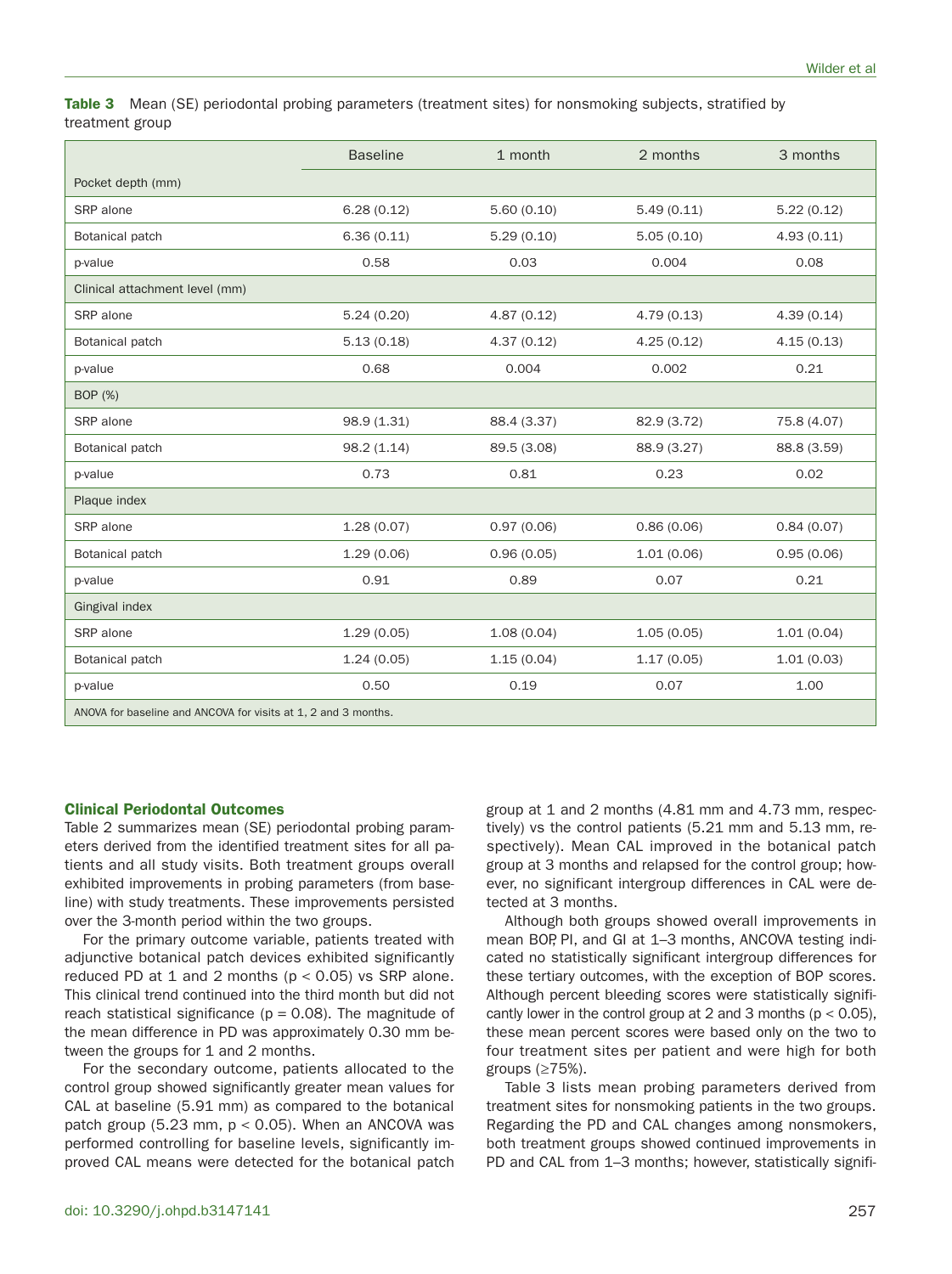**Table 4** Mean (SE) periodontal probing parameters (treatment sites) for subjects who smoke, stratified by treatment group

|                                                                | <b>Baseline</b> | 1 month     | 2 months    | 3 months    |
|----------------------------------------------------------------|-----------------|-------------|-------------|-------------|
| Pocket depth (mm)                                              |                 |             |             |             |
| SRP alone                                                      | 7.34(0.22)      | 6.32(0.19)  | 6.27(0.19)  | 5.47(0.27)  |
| Botanical patch                                                | 6.36(0.34)      | 5.97(0.29)  | 6.60(0.42)  | 6.49(0.61)  |
| p-value                                                        | 0.02            | 0.34        | 0.49        | 0.14        |
| Clinical attachment level (mm)                                 |                 |             |             |             |
| SRP alone                                                      | 7.57(0.44)      | 6.61(0.23)  | 6.91(0.24)  | 5.89(0.31)  |
| Botanical patch                                                | 6.00(0.70)      | 6.62(0.36)  | 7.28(0.52)  | 6.81(0.68)  |
| p-value                                                        | 0.06            | 0.98        | 0.53        | 0.23        |
| BOP (%)                                                        |                 |             |             |             |
| SRP alone                                                      | 88.9 (5.52)     | 79.0 (7.20) | 59.7 (8.23) | 67.4 (7.93) |
| Botanical patch                                                | 85.7 (8.86)     | 72.0 (11.2) | 86.3 (18.2) | 43.9 (17.5) |
| p-value                                                        | 0.76            | 0.59        | 0.17        | 0.23        |
| Plaque index                                                   |                 |             |             |             |
| SRP alone                                                      | 1.64(0.11)      | 1.14(0.09)  | 1.12(0.09)  | 1.36(0.10)  |
| Botanical patch                                                | 1.64(0.19)      | 1.14(0.15)  | 0.94(0.21)  | 1.25(0.24)  |
| p-value                                                        | 0.99            | 1.00        | 0.45        | 0.69        |
| Gingival index                                                 |                 |             |             |             |
| SRP alone                                                      | 1.39(0.09)      | 1.10(0.06)  | 1.05(0.06)  | 1.14(0.06)  |
| Botanical patch                                                | 1.31(0.15)      | 1.26(0.10)  | 0.73(0.14)  | 0.87(0.13)  |
| p-value                                                        | 0.61            | 0.21        | 0.03        | 0.08        |
| ANOVA for baseline and ANCOVA for visits at 1, 2 and 3 months. |                 |             |             |             |

cant intergroup differences in PD and CAL in favor of adjunctive botanical patch therapy were greater (range, 0.40– 0.50 mm) among this nonsmoking sub-cohort ( $p < 0.05$  for PD at 1 month, and p < 0.01 for PD at 2 months and CAL at 1 and 2 months, respectively). The mean PD at 3 months for nonsmokers was 4.93 mm with botanical patch treatment vs 5.22 mm for SRP alone. The intergroup difference at 3 months for nonsmokers was borderline statistically significant ( $p = 0.08$ ), and likely affected by the limited sample size. No statistically significant mean differences for BOP, PI or GI were detected between the nonsmoking groups for any of the time points with the exception of a statistically significantly increased BOP score for the botanical-patch nonsmoking patients at 3 months.

Table 4 summarizes mean periodontal probing parameters for the patients identified as smokers ( $n = 17$ ). While smoking patients allocated to the control arm exhibited statistically significantly greater mean PD at baseline  $(7.34 \text{ mm}, \text{p} < 0.05)$  compared to patients allocated to botanical patches (6.34 mm), an ANCOVA controlling for baseline PD revealed no statistically significant intergroup difference at 1, 2 or 3 months for PD or any of the other measured periodontal parameters, with the exception of GI at 2 months. Here, smokers treated with the botanical patch exhibited a statistically significantly lower mean GI score (0.73) vs smokers treated with SRP alone (mean GI of 1.05,  $p = 0.03$  at 2 months.

Similarly, Table 5 lists changes in patient means derived from the deepest sites measuring ≥7 mm in PD at baseline. While patients treated with adjunctive botanical patches exhibited a mean PD reduction of 0.99 mm at 1 month, control patients exhibited a PD reduction of 0.39 mm (borderline significant,  $p = 0.07$ ). ANOVA and AN-COVA testing indicated no significant intergroup differences for any of the probing parameters or time points for the deepest site-patient means.

When logistical regression analyses were performed for pocket resolution (PD <5 mm at 1, 2 or 3 months) for all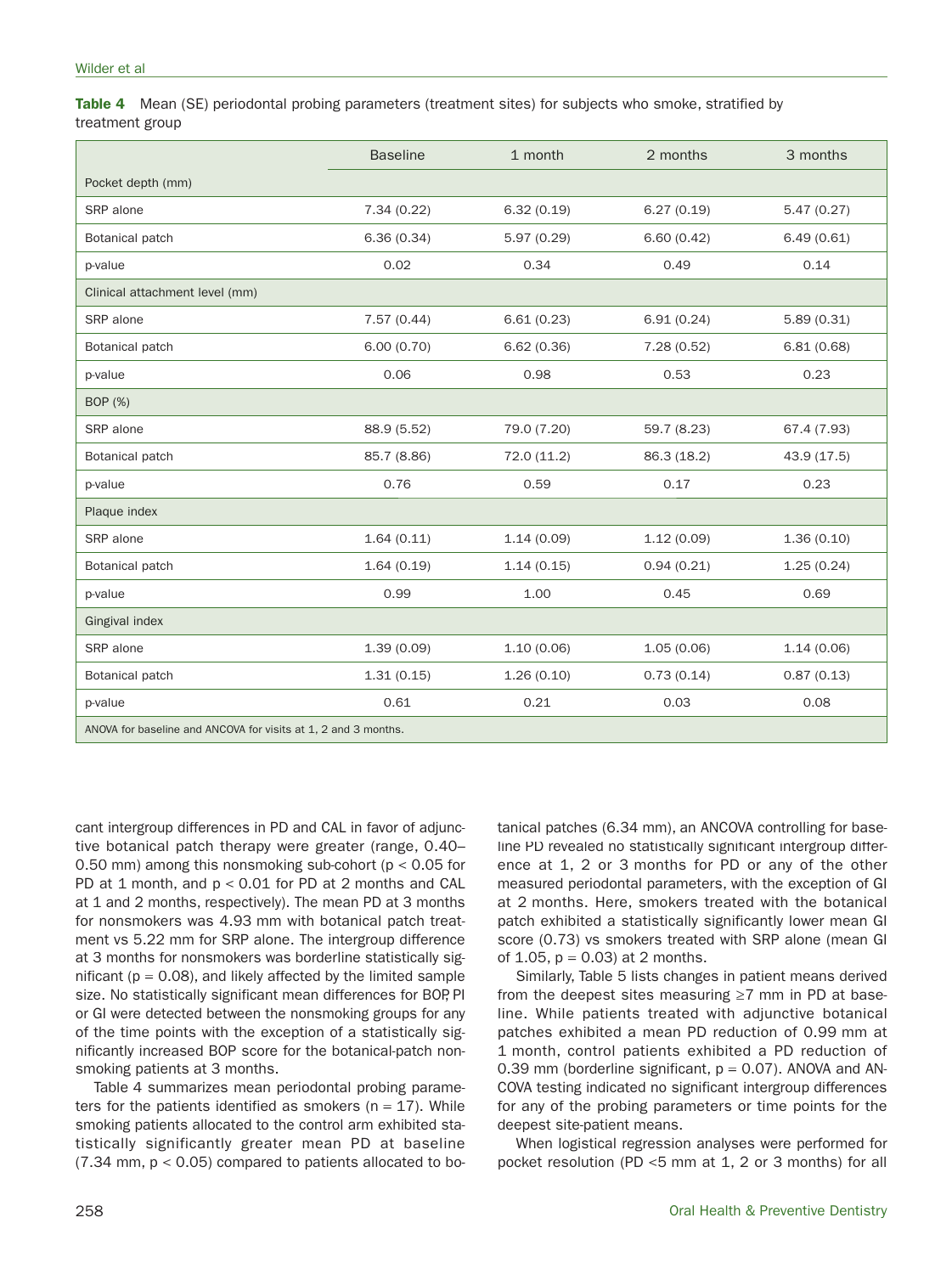**Table 5** Mean (SE) periodontal probing parameters for sites with severe pocketing (baseline PD ≥7 mm) stratified by treatment group

|                                                                | <b>Baseline</b> | 1 month     | 2 months    | 3 months    |
|----------------------------------------------------------------|-----------------|-------------|-------------|-------------|
| Pocket depth (mm)                                              |                 |             |             |             |
| SRP alone                                                      | 7.87(0.19)      | 7.48(0.16)  | 7.10(0.20)  | 6.71(0.25)  |
| Botanical patch                                                | 8.00(0.24)      | 7.01(0.20)  | 7.08(0.25)  | 6.50(0.31)  |
| p-value                                                        | 0.69            | 0.07        | 0.97        | 0.58        |
| Clinical attachment level (mm)                                 |                 |             |             |             |
| SRP alone                                                      | 7.85(0.38)      | 7.48(0.20)  | 7.30(0.23)  | 6.80(0.28)  |
| Botanical patch                                                | 7.21(0.46)      | 6.94(0.26)  | 7.13(0.29)  | 6.72(0.28)  |
| p-value                                                        | 0.28            | 0.11        | 0.65        | 0.85        |
| BOP (%)                                                        |                 |             |             |             |
| SRP alone                                                      | 92.1(3.40)      | 82.1 (5.81) | 71.6 (6.56) | 82.7 (4.83) |
| Botanical patch                                                | 100.0 (4.03)    | 90.9 (7.34) | 89.7 (8.18) | 97.4 (6.01) |
| p-value                                                        | 0.14            | 0.35        | 0.09        | 0.06        |
| Plaque index                                                   |                 |             |             |             |
| SRP alone                                                      | 1.37(0.11)      | 0.99(0.09)  | 0.95(0.08)  | 1.06(0.11)  |
| Botanical patch                                                | 1.43(0.14)      | 0.98(0.11)  | 0.95(0.10)  | 1.07(0.13)  |
| p-value                                                        | 0.72            | 0.92        | 0.99        | 0.92        |
| Gingival index                                                 |                 |             |             |             |
| SRP alone                                                      | 1.37(0.08)      | 1.10(0.06)  | 1.10(0.06)  | 1.12(0.05)  |
| Botanical patch                                                | 1.30(0.10)      | 1.17(0.08)  | 1.13(0.07)  | 0.96(0.07)  |
| p-value                                                        | 0.60            | 0.45        | 0.78        | 0.07        |
| ANOVA for baseline and ANCOVA for visits at 1, 2 and 3 months. |                 |             |             |             |

patients, nonsmokers and smokers, odds ratios ranged between 0.53 and 1.70 (data not shown). The confidence intervals for all of the odds ratios included 1.00; hence, no statistically significant differences in the odds for pocket resolution were detected when using this model.

# **DISCUSSION**

The data from this randomized, controlled clinical trial document the clinical benefits of botanical patch devices used in combination with SRP for the treatment of periodontitis, especially for patients who do not smoke or use tobacco products. Statistically significant improvements in PD and CAL were consistently observed at 1 and 2 months in the trial following adjunctive treatment with the botanical patches as compared to SRP alone. When controlling for mean baseline PD or CAL, the statistically significant improvements in probing parameters with the botanical patch devices were detected for the overall trial population and for nonsmokers at 1 and 2 months. Patients randomized to botanical patches were instructed to administer the study devices to designated treatment sites three times on day 0 (following the last SRP session) and then once daily for remainder of the week (days 1–6). The data from this clinical trial indicate that patients can be compliant with instructions and can apply the patch devices in a site-specific manner as prescribed for one week, with statistically significant clinical effects measured over 2 months. The absence of intergroup differences in probing parameters by 3 months coincides with a usual maintenance interval for a patient with periodontitis.

There are several limitations to this clinical trial, including the moderate sample size ( $n = 40$  patients per group), short trial duration, absence of stratification strategies at the time of randomization, and the clustering of smokers among the control group. Patients randomized for botanical patches were comparable to control patients with regard to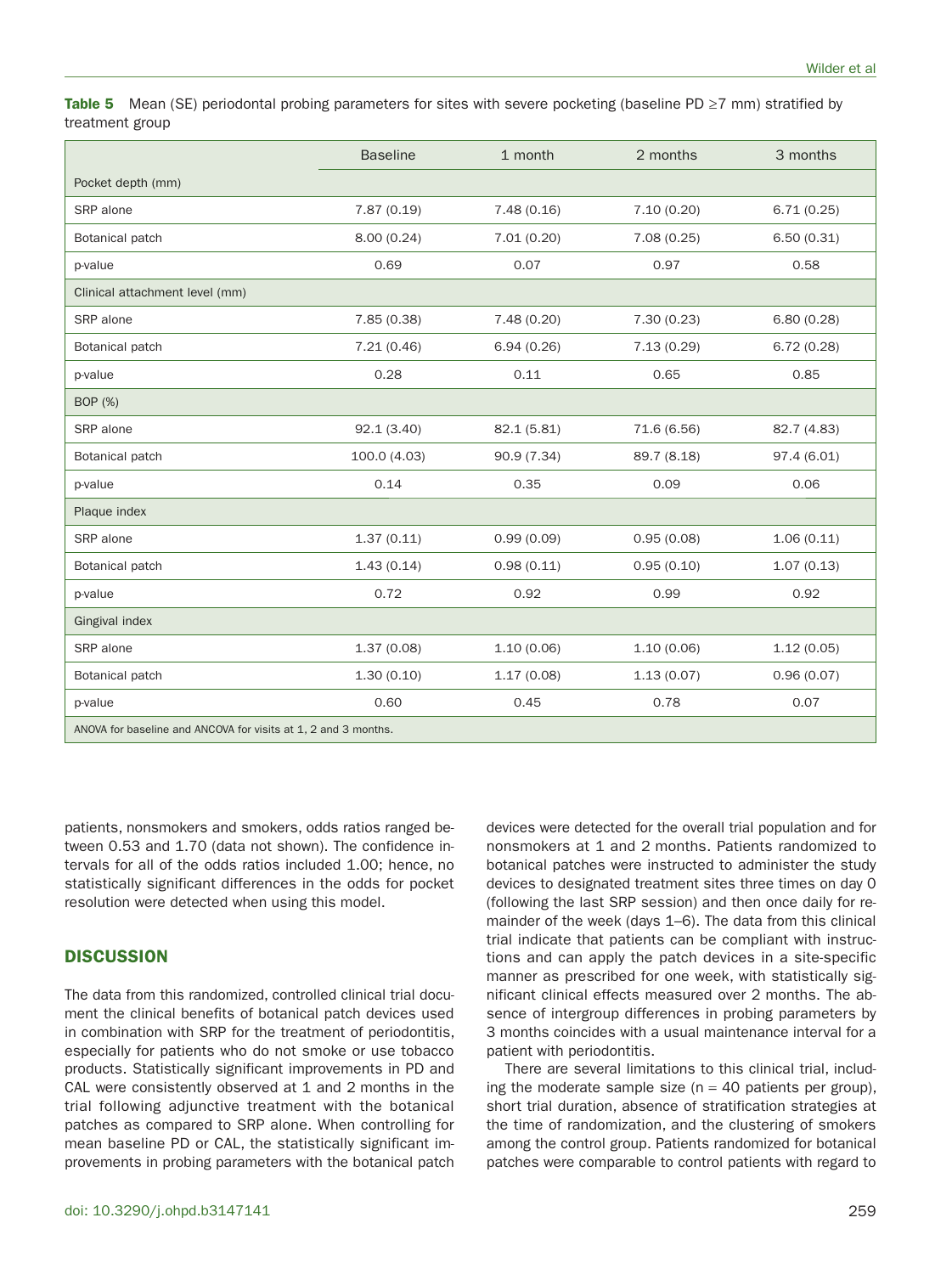baseline mean and extent PD scores but not baseline mean CAL. Although the data indicate short-term clinical improvements in probing parameters with adjunctive botanical patch use, these findings may not be generalizable to broader populations because of the limited sample size. Also, while the patch devices contain botanical extracts with anti-inflammatory properties, the data from this clinical trial did not reveal consistent or significant reductions in outcomes traditionally related to inflammation such as BOP or GI for the adjunctive patch use vs controls.

Other published trials have consistently demonstrated the efficacy of adjunctive therapies for managing periodontitis. For example, Williams et al<sup>26</sup> reported that SRP plus minocycline microspheres significantly improved PD at 1, 3, 6 and 9 months in periodontitis patients as compared to SRP alone or SRP plus placebo microspheres. CAL changes were not reported for this pivotal study. In contrast, Jeffcoat et al<sup>10</sup> showed that adjunctive treatment with chlorhexidine chips resulted in significant PD reductions at only 6 weeks but significant CAL gains at 3 and 6 months as compared to SRP alone. In addition, an 8.5% doxycycline hyclate gel monotherapy (i.e. in the absence of SRP) produced equivalent PD reductions over 9 months and significantly greater CAL gains at 6–9 as compared to SRP controls.7 Lastly, periodontitis patients taking sub-antimicrobial dose doxycycline (20 mg) twice daily after SRP exhibited statistically significantly greater PD reductions and CAL gains at 3, 6 and 9 months  $(i.e.$  for sites with baseline PD = 4–6 mm) as compared to patients taking a placebo.2 These phase-III clinical trials featured large sample sizes (range, 190–748 patients), spanned 9 months, and followed design specifications in support of new drug applications (NDAs) with the US FDA. Observed 3-month PD reductions within these trials ranged from 0.8 mm for chlorhexidine-gelatin chips to 1.3 mm for minocycline microspheres. Three-month CAL gains (when reported) ranged from 0.6 mm with chlorhexidine-gelatin chip therapy to 1.0 mm with low dose doxycycline therapy. Limitations of these adjunctive drug approaches include concerns over antibiotic resistance development for the minocycline microspheres and doxycycline gel, and the necessity for chronic peroral dosing with sub-antimicrobial dose doxycycline.

In contrast, the topical botanical patch evaluated in this clinical trial constitutes an FDA and EU-approved device (not a drug) for intraoral use and whose components are all generally recognized as safe (GRAS). The PD reductions and CAL gains with the botanical patch observed at 3 months were 1.3 and 0.8 mm respectively, and were comparable to the improvements reported for minocycline microspheres, chlorhexidine chips, doxycycline hyclate gel and sub-antimicrobial dose doxycycline as detailed above. Uniquely, the botanical patches produced significant improvements in both PD and CAL as soon as 1-2 months post-SRP, according to the one-week application protocol. In addition, the botanical patch devices do not present inherent problems such as antibiotic resistance development or chronic dosing posed by the approved drug adjuncts for managing chronic periodontitis.

An animal study conducted by Chaushu et al<sup>3</sup> indicated that botanical patch devices may enhance tissue repair and wound healing. Accordingly, the investigators created surgical wounds in the edentulous maxillae of laboratory rats and histologically evaluated wound healing in four randomized groups (i.e. surgery plus botanical patch devices, surgery plus placebo patch, surgery but no patch, and no surgery and no patch). Botanical patch devices vs placebo patches were applied to the oral wounds twice daily for three days according to the randomization scheme. Results showed that surgical wounds treated with botanical patches resulted in significantly increased wound closure (epithelialization), collagen deposition, and angiogenesis over 12 days vs wounds treated with placebo devices or no patches. Hence, the improvements in PD and CAL observed in the present human trial are most likely related to enhanced wound healing events at the cellular level, secondary to the botanical patch applications.

In 2015, the American Dental Association Council of Scientific Affairs convened a scientific panel to conduct a systematic review and meta-analysis on nonsurgical treatment of periodontitis including SRP with and without adjuncts.22 CAL was selected as the primary outcome for the review and meta-analysis. The panel identified 72 citations (i.e. published prior to July 2014) on the effectiveness of SRP, systemic antimicrobials, locally administered antimicrobials (minocycline microspheres, chlorhexidine chips and doxycycline hyclate gel), systemic host modulator (sub-antimicrobial dose doxycycline), and a variety of nonsurgical lasers (photodynamic therapy with a diode laser, a diode laser, neodymium:yttrium-aluminum-garnet lasers, and erbium lasers). With a moderate level of certainty, the panel found that SRP alone produced mean CAL gains of approximately 0.5 mm in patients. Combinations of SRP with assorted adjuncts resulted in mean CAL improvements ranging between 0.2–0.6 mm over SRP alone. The panel determined that systemic antimicrobials, sub-antimicrobial dose doxycycline, chlorhexidine chips, and photodynamic therapy with a diode laser produced adjunctive benefits beyond SRP with a moderate level of certainty. Given the limitations of the available evidence, the panel determined that there was a low level of certainty regarding the benefits of the other reviewed adjunctive therapies.

The present clinical trial of botanical patch use in patients with periodontitis adds to this body of evidence on adjunctive therapies. The findings reiterate the importance of SRP, removal of the etiologic bacteria, and disruption of the biofilm in the initial phase of treatment. For the overall trial population and the subgroup of nonsmokers, the combination of SRP plus topical botanical patch application resulted in statistically significant PD reductions and CAL gains at 1 and 2 months as compared to SRP alone.

## **CONCLUSION**

The data from this clinical trial indicate short-term improvements in probing parameters with the botanical patch device when used adjunctively with SRP, especially in nonsmoking periodontitis patients.